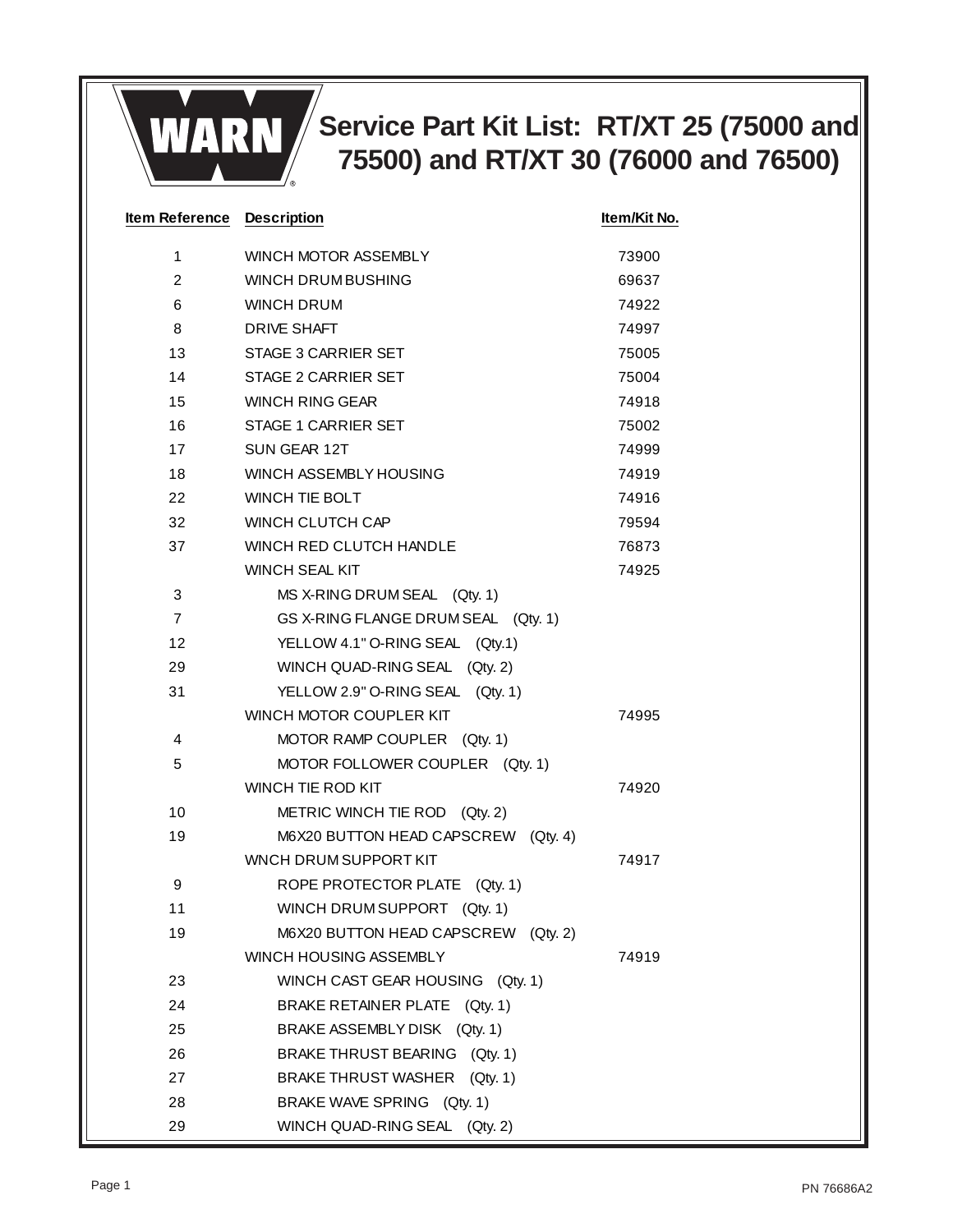## **Item Reference Description Item/Kit No.** 30 WINCH CLUTCH PIN (Qty. 2) 31 YELLOW 2.9" O-RING SEAL (Qty. 1) 32 WINCH CLUTCH CAP (Qty. 1) 33 #6 TORX PLASTITE SCREW (Qty. 6) 34 WINCH CLUTCH BAR (Qty. 1) 35 WINCH CLUTCH DIAL (Qty. 1) 36 5/8" EXTERNAL RETAINING RING (Qty. 1) WINCH CLUTCH DIAL/HANDLE KIT 74921 35 DIAL CLUTCH WINCH RT/XT (Qty. 1) 37 HANDLE CLUTCH RED WINCH RT/XT (Qty. 1) BRAKE KIT WINCH RT/XT 74923 24 RETAINER PLATE (Qty. 1) 25 BRAKE DISK ASSEMBLY (Qty. 1) 26 BRAKE THRUST BEARING (Aty. 1) 27 BRAKE THRUST WASHER (Qty. 1) 28 BRAKE WAVE SPRING (Qty. 1) 31 YELLOW 2.9" O-RING SEAL (Qty. 1) WINCH CLUTCH GROUP KIT 74926 30 WINCH CLUTCH PIN (Qty. 2) 34 WINCH CLUTCH BAR (Qty. 1) METRIC MOUNTING HARDWARE KIT 74930 RT BADGE MOTOR LABEL KIT **1988** 77838 XT BADGE MOTOR LABEL KIT 77839 WINCH CLUTCH LABEL KIT 78227 40 WIRE ROPE ASSY 3/16" x 50 ft. 60076 42 SYNTHETIC ROPE 3/16" x 50 ft. 73599 43 WINCH HAWSE FAIRLEAD 28930 44 CLEVIS HOOK 5/16" w/STRAP 39557 45 FAIRLEAD MOUNT PLATE 69901 46 WINCH HOOK STRAP 69645 47 ROLLER FAIRLEAD KIT 28929 60 6 GA ELECTRICAL BOOT (Qty. 2) 76997 61 8 GA ELECTRICAL BOOT (Qty. 2) 76998 62 8 GA BLACK/RED 32" CABLE ASSY KIT 76851 63 8 GA BLUE/YELLOW 88"CABLE ASSY KIT 76852 64 6 GA BLACK/RED 32" CABLE ASSY KIT 76853 65 6 GA BLUE/YELLOW 88" CABLE ASSY KIT 76854 66 6 GA BLACK/RED 36" CABLE ASSY KIT 76855 67 6 GA BLUE/YELLOW 96" CABLE ASSY KIT 76856 68 12V DC CONTACTOR 63070 69 REMOTE CONTROL 10 ft. **64849** 70 WINCH REMOTE SOCKET ASSY 69648 71 HANDLEBAR MINI-ROCKER SWITCH 64851 72 WIRELESS REMOTE CONTROL 74500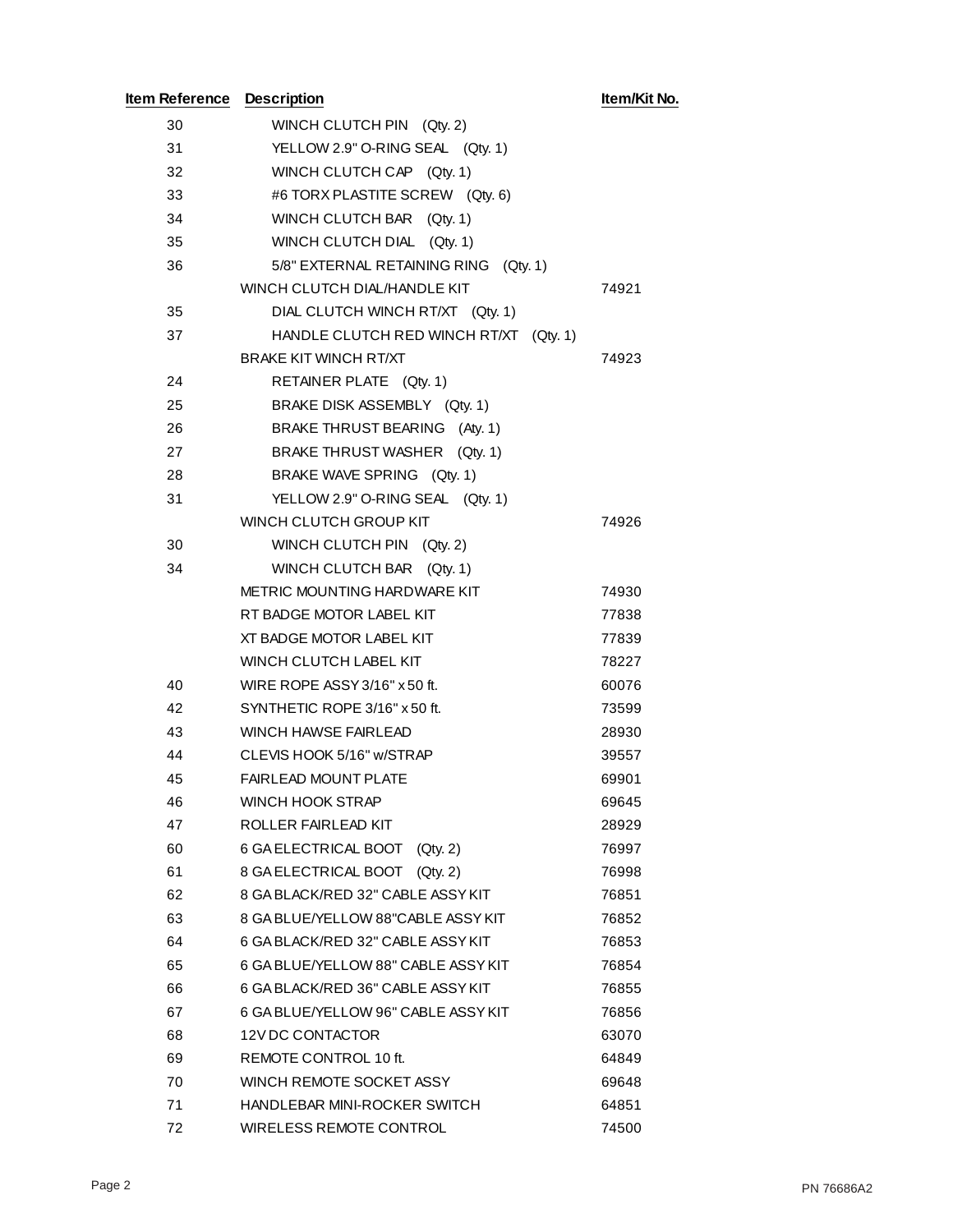